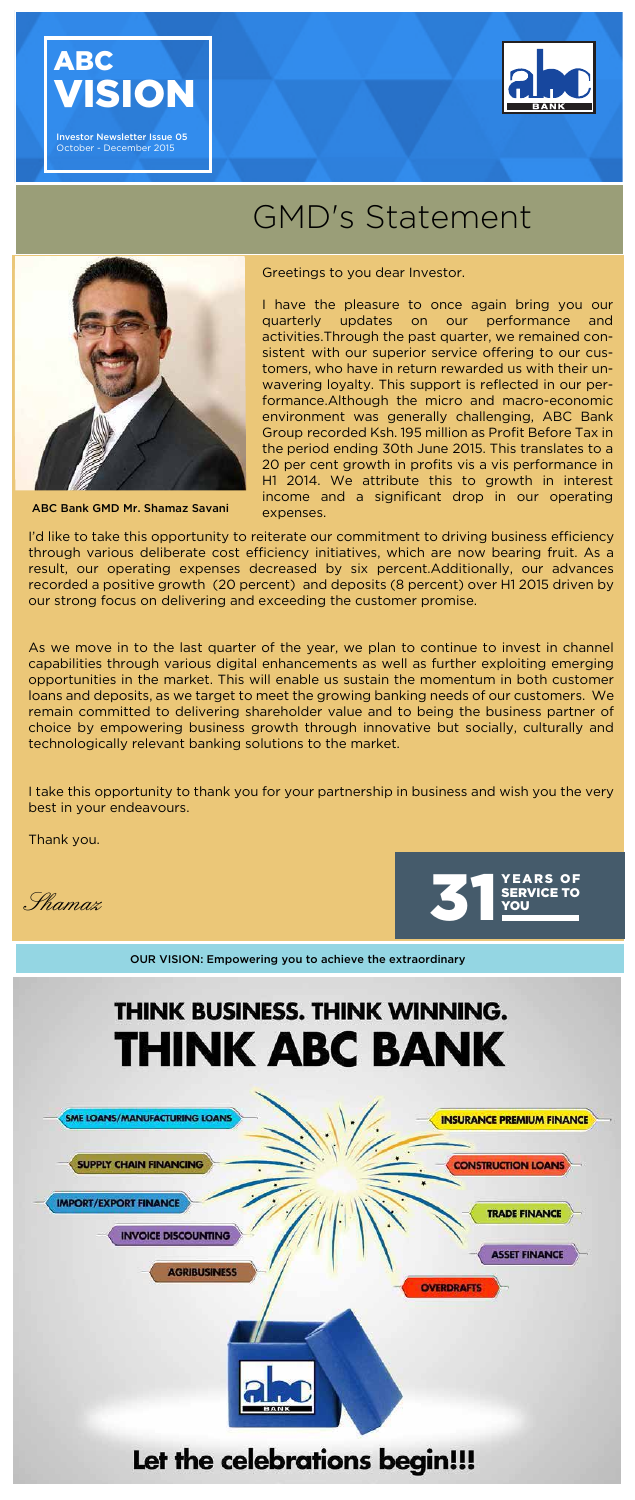#### ABC Bank reaches out to UK Diaspora with GBP Debit card ABC Bank, EIB in

ABC Bank in August became the first Kenyan bank to introduce a British Pound (GBP) Debit MasterCard. The new card is suitable for Diaspora customers in the UK. Kenyan business and leisure travelers to the UK can also deposit GBP in their ABC Bank accounts and access it while in the UK, thereby avoiding exchange rate losses.

The card is EMV enabled, making it a secure substitute for cash and is also useful for UK expatri-ates. It provides them easy and convenient access to their funds held in their ABC Bank accounts. It also allows them to withdraw cash at MasterCard ATMs, pay for goods and services at point of sale terminals in the UK, and over the internet.

The introduction of this card is part of the bank's strategy to bolster its strategy for Diaspora customer acquisition. The bank entered the UK market last year and has sustained a marketing cam-paign to grow its presence there as recognition of the growth of the segment.

# training partnership

ABC Bank staff will benefit from a three year technical assistance and training partnership between the bank and European Investment Bank (EIB).

The training, which kicked off a year ago, is aimed at equipping bank employees with international standards and best practices in various areas such as Sales and Customer Relationship Management (CRM), credit/ loan and portfolio management.



#### ABC Bank supports CUEA scholarship fund

As part of its Corporate Social Responsibility (CSR) commitment, ABC Bank in August donated Ksh. 250,000 to the Catholic University of East Africa to go towards the Cardinal Otunga Scholarship Fund for needy but bright students in the university.CUEA is a major client of the bank and this donation is expect-ed to further cement the business relationship between the two institutions.

### Industry Focus

#### Parliament passes bill to retain core capital requirement for Banks

Banks may not increase their core capital to Ksh. 5 billion, following amendments to the Finance Bill 2015 to retain it at Ksh. 1 billion. The National Assembly on August 27th passed the Finance Bill 2015 after making key amendment to the proposals that had been presented by the Cabinet Secre-tary for the National Treasury.The National Treasury had proposed a number of amendments in various statutes that impact the banking industry.

The key proposal was to raise banks' core capital to Sh2 billion by December 2016, Sh3.5 billion by December 2017, and Sh5 billion by December 2018. However, Parliament has retained this at Sh1 billion.While making the proposal in June, the Cabinet Secretary Mr. Henry Rotich had argued that the economy needs fewer and better capitalised banks that can finance big projects to accelerate growth.

However, the new Central Bank of Kenya Governor, Dr. Patrick Njoroge, has been opposed to the proposal, arguing that small banks are necessary in the economy as they serve niche clients that contribute to overall economic growth.If the president assents the bill in to law, banks will get a major reprieve, allaying concerns of imminent mergers and acquisitions that would have been occasioned by the proposed capital requirement.Our core capital adequacy ratios remain sound and within the regulatory requirements.



#### Kayole Children's Home Visit

ABC Bank staff are in the photo with children of Kayole Street Children Rehabilitation Centre. They had visited the centre to donate food, clothing and other items. This is one of the bank's CSR initiative through which volunteers employees support the former street children through cash and food donations, as well as mentorship in addition to the Bank's initiatives as a corporate citizen.

**OUR MISSION: To nurture lasting relationships with all our stakeholders through innovative, value adding financial solutions and services that help them realize their objectives.**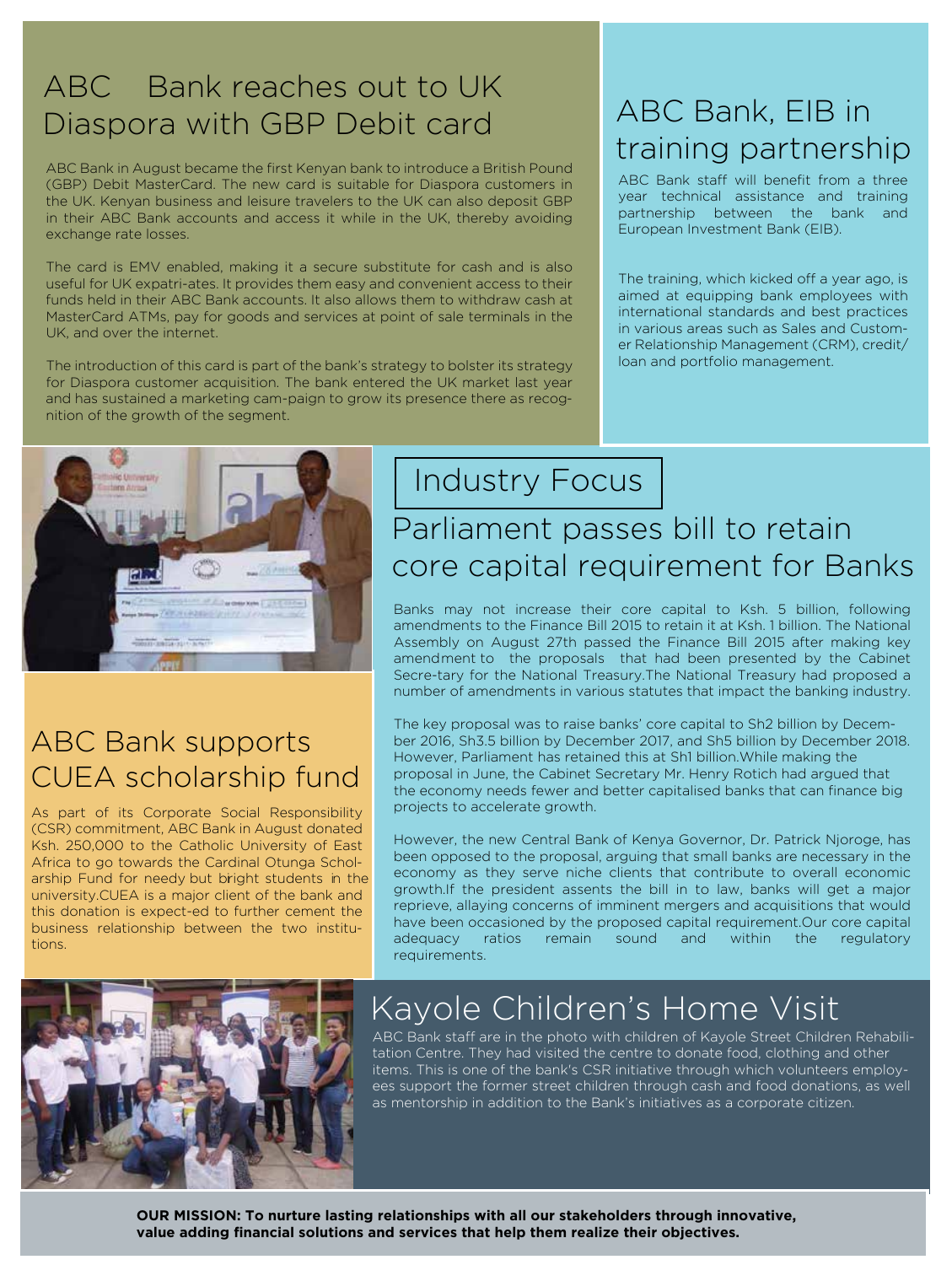Customer Liabilities(Kshs. Billion)



H1 PBT closed at KShs 196m to record a 20% growth compared to same period last year driven by 7% (KShs. 46m) growth in net interest income and 6% (KShs 44m) drop in operating costs.

Net Interest Income 7% growth attributed to improved margins from our loan book and proper management of cost of funds which grew only by 2% (15 million)





Total Assets increased by 5% (KShs. 1.1 billion) to KShs. 22.55 billion driven by corporate bond issued in mid 2014 and deposits growth compared to same period last year (2014 H1: KShs. 21.45 billion).





The loans and advance(net) increased by 21% (KShs. 2.4 billion)compared to same period last year driven by increased uptake of our loan products (2014 H1: KShs. 11.65 billion)

Total Customer Liabilities increased by 14% (KShs. 2.2 billion) from KShs. 16.04 billion in 2014 to close at KShs. 18.23 billion in H1 2015



### www.abcthebank.com

For more information: Call 0701 700 700 or talk2us@abcthebank.com

**CORE VALUES:**

 **• Customer Centricity • Professionalism • Teamwork • Excellence • Commitment**